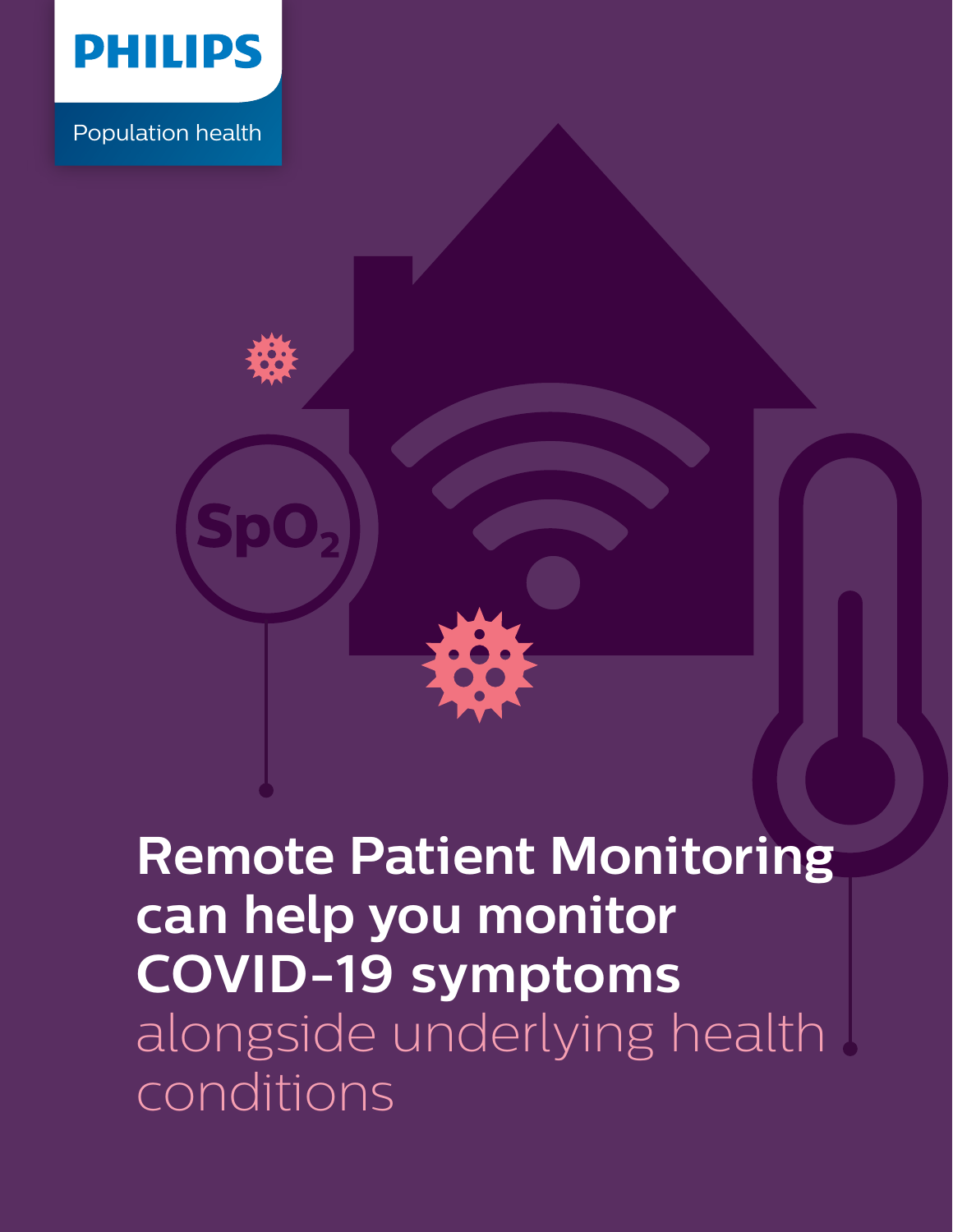# **Embracing virtual care amidst the COVID-19 pandemic**

**Telemedicine and virtual care have become important tools as health systems and payers try to balance scaling access to care while reducing strain on facilities and keeping employees and patients safe from unnecessary exposure as the ongoing Coronavirus Disease 2019 (COVID-19) pandemic quickly evolves. While virtual check-ins can confirm risk and symptoms at a point in time, remote patient monitoring allows you to stay connected with the patient beyond the visit, monitor changes and intervene as the patient's condition changes.**

The Centers for Disease Control and Prevention (CDC) advises that older adults as well as people who have serious underlying medical conditions like heart disease, diabetes and lung disease are at higher risk for severe illness related to COVID-19<sup>1</sup>. These are the very populations that may also benefit from Remote Patient Monitoring (RPM) programs which can help them to better manage their underlying chronic and complex diseases at home, and in turn, potentially reduce unnecessary ED visits and admissions.

Philips clinical team has configured a 30-day protocol to evaluate and monitor these patient populations remotely regarding potential COVID-19 exposure and symptoms, which can be deployed in addition to standard or tailored clinical content and protocols that are available for underlying conditions. This allows your providers to focus on those patients exhibiting symptoms and risk factors with specific follow-up actions.

#### **Key benefits for patients**

- **•** Can proactively connect with providers from the comfort and safety of home about COVID-19 related and ongoing concerns
- **•** May experience reduced stress and anxiety from the uncertainties around their condition
- **•** Access to support and educational content on risk factors and symptom management

#### **Key benefits for providers**

- **•** Enables providers to focus their attention on patients with the greatest risk and active symptoms
- **•** Reduces overall burden on system while enabling timely interventions and sustainable care workflows
- **•** Can incorporate connected devices and virtual visits in care protocols as necessary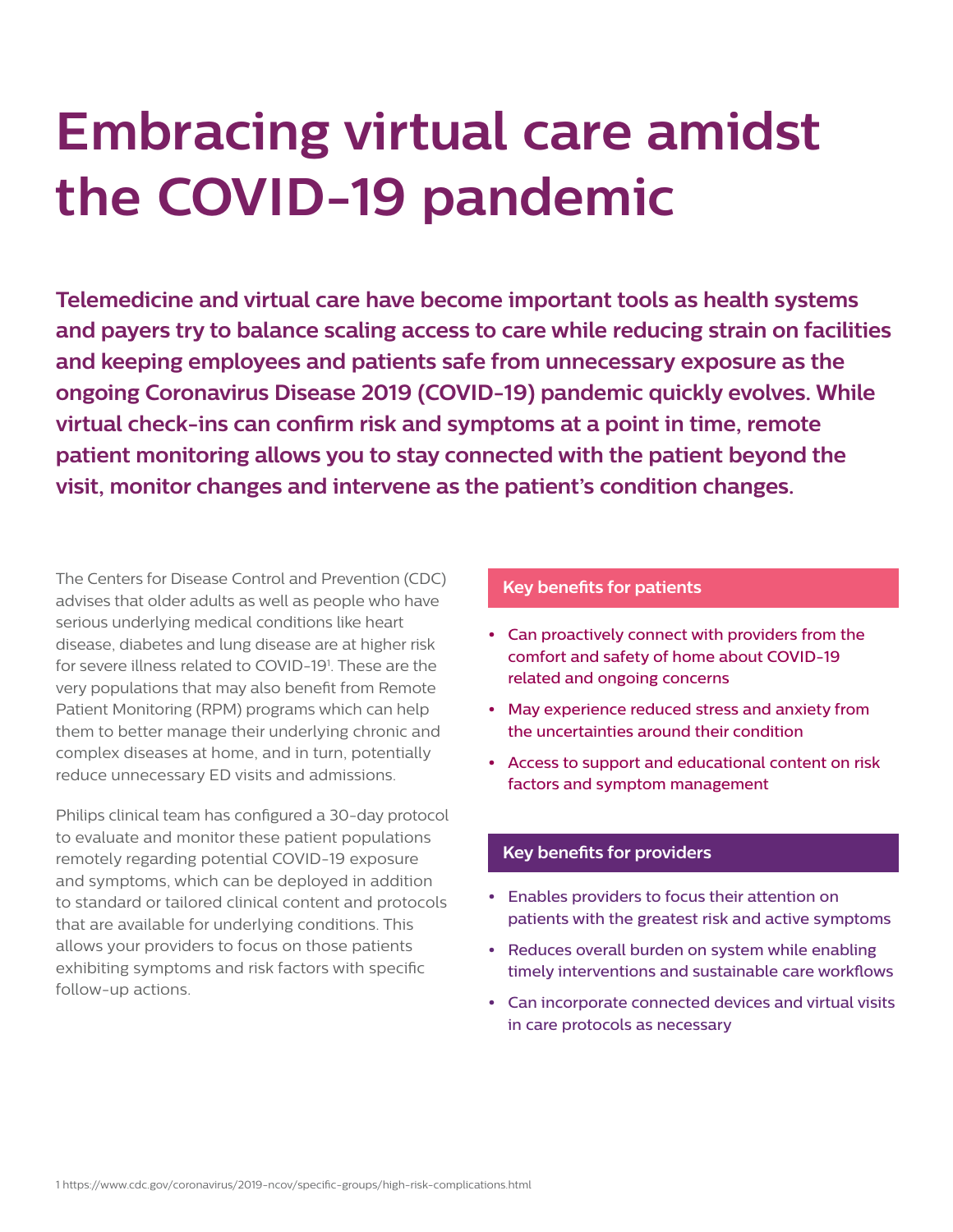

## **COVID-19 RPM Screening Survey**

This questionnaire evaluates your RPM patient's potential exposure and symptoms related to COVID-19 per CDC guidance, and the care team platform displays the patient's potential risk based on the responses given.



## **COVID-19 RPM 30-day Protocol**



#### **Daily symptom survey**

Patients receive a daily symptom survey so their care team can track potential disease onset and progression and intervene according to the care protocol.



#### **Tips and education**

Philips has created an educational survey, and is making available educational videos about COVID-19 related to how to stay safe, recognize potential symptoms and practice social distancing among other topics.



#### **Vital sign measurements**

Patients are prompted to submit scheduled temperature and blood oxygen saturation  $(SpO<sub>2</sub>)$  measurements to help detect deterioration and intervene before health events escalate.

#### **Flexible reimbursement regulations**

The Centers for Medicare & Medicaid Services (CMS) has loosened the regulations for telemedicine and virtual care early this year and again in response to the COVID-19 pandemic. It has waived the telehealth geographic and originating site restriction for Medicare Advantage plans, and is allowing physicians to work across state lines<sup>2</sup>.

> Adding Remote Patient Monitoring within your care management workflow helps you to support and educate the most vulnerable of your patient populations with their existing chronic conditions and an additional layer of screening and monitoring for COVID-19 exposure and symptoms, potentially reducing the risk of further spread of the virus and reducing the strain on your organization while offering your patients peace of mind.